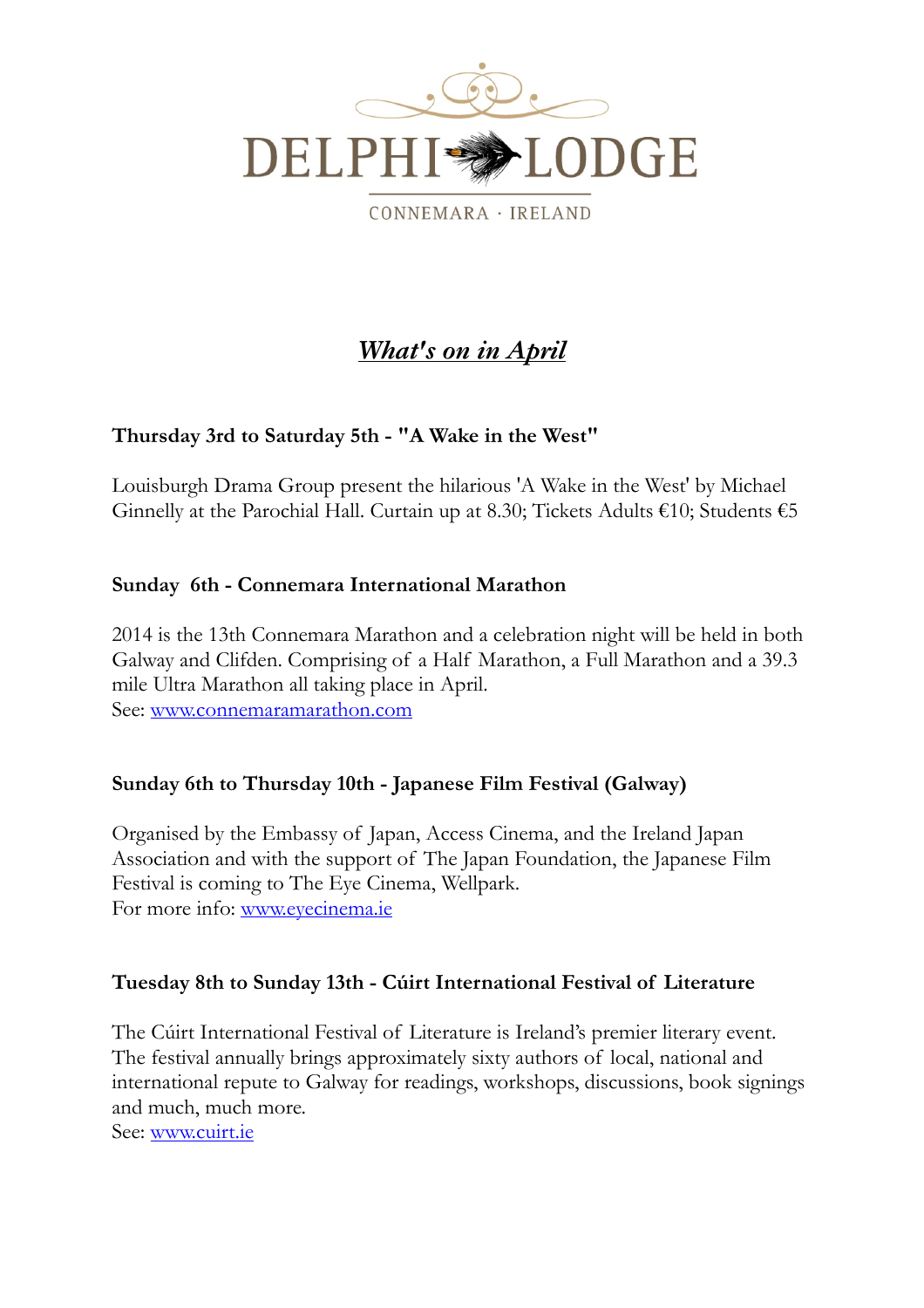## **Thursday 10th to Sunday 13th - Clifden Traditional Music Festival**

A weekend of the very best of Irish music, song and dance with concerts, sessions, workshops and outdoor entertainment. The 2013 festival was a great success with the town filled with music and excitement throughout the whole weekend. The festival includes Music Workshops, Sean Nos Dance Workshops, Youth Sessions, Traditional Music Mass, Pub Sessions throughout the whole weekend, "Farewell Session" on Sunday.

More info: [www.clifdentradfest.com](http://www.clifdentradfest.com)

#### **Friday 11th 6:30 pm to 9:30 pm - Bike Buffet (Westport)**

Westport's First Ever Bike Buffet The Westport Smarter Travel Bike Buffet is a fun event where you bike from restaurant to restaurant to sample some of Westport's finest foods.

Find out more: [www.destinationwestport.com/event/bike-buffet/](http://www.destinationwestport.com/event/bike-buffet/)

#### **Thursday 17th to Monday 21st - Galway Food Festival**

Celebrating Galway as a good food destination, 2014 will be the third year of the Galway Food Festival and is sure to build on the success of the 2013 event. The festival will promote good food and good food outlets in Galway, as well as showcasing food producers based in Galway and in the West. The festival takes place in April primarily as it is the time of year when some of the best local ingredients become available, such as Connemara Spring Lamb, and trout and salmon caught locally.

Further info: [www.galwayfoodfestival.com](http://www.galwayfoodfestival.com)

#### **Friday 18th to Monday 21st - Westport Easter Walking Festival**

Westport's 7th Easter Walking Festival. Discover one of the most spectacular coastlines in Europe in the best way possible: on foot with a guide. Oscar Wilde was as accurate as always when he described the West of Ireland's "savage beauty". Rugged from the force of the Atlantic, with stunning mountains and cliffs, walking in the coastal regions of Mayo and Connemara reveals secret beaches, the ruins of pre-Famine settlements, holy wells and ancient pilgrim and smugglers' paths. See: [www.destinationwestport.com/event/easter-walking-festival/](http://www.destinationwestport.com/event/easter-walking-festival/)